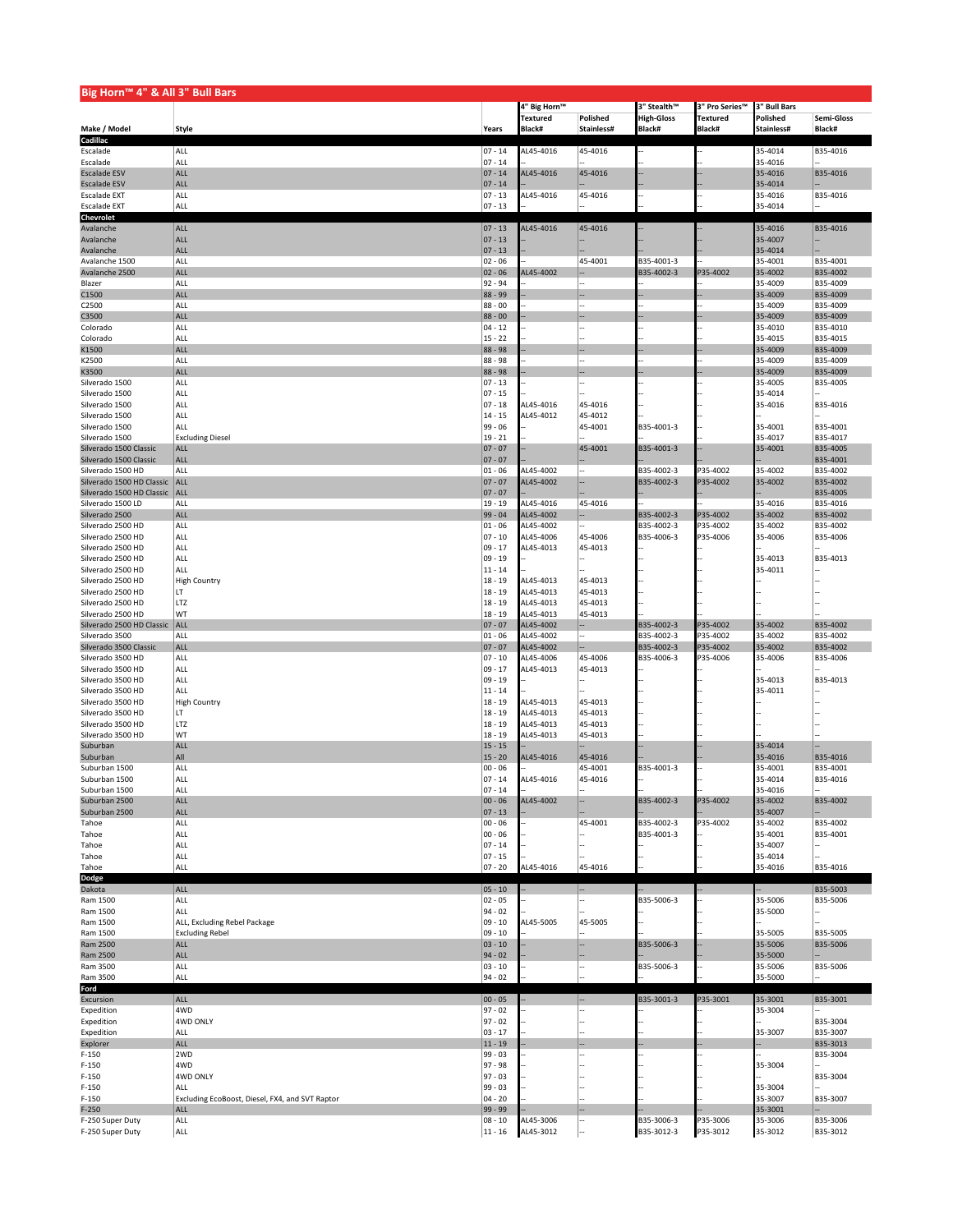| F-250 Super Duty                 | ALL                                                                                  | $17 - 22$              |                        |                    |            |          | 35-3014            | B35-3014             |
|----------------------------------|--------------------------------------------------------------------------------------|------------------------|------------------------|--------------------|------------|----------|--------------------|----------------------|
| F-250 Super Duty                 | ALL                                                                                  | $99 - 07$              |                        |                    | B35-3001-3 | P35-3001 | 35-3001            | B35-3001             |
| F-350 Super Duty                 | ALL                                                                                  | $08 - 10$              | AL45-3006              |                    | B35-3006-3 | P35-3006 | 35-3006            | B35-3006             |
| F-350 Super Duty                 | <b>ALL</b>                                                                           | $11 - 16$              | AL45-3012              |                    | B35-3012-3 | P35-3012 | 35-3012            | B35-3012             |
| F-350 Super Duty                 | <b>ALL</b>                                                                           | $17 - 22$              |                        |                    |            |          | 35-3014            | B35-3014             |
| F-350 Super Duty                 | ALL                                                                                  | $99 - 07$              |                        |                    | B35-3001-3 | P35-3001 | 35-3001            | B35-3001             |
| F-450 Super Duty                 | ALL                                                                                  | $08 - 10$              |                        |                    |            |          | 35-3006            |                      |
| F-450 Super Duty                 | ALL                                                                                  | $11 - 16$              | AL45-3012              |                    | B35-3012-3 | P35-3012 | 35-3012            | B35-3012             |
| F-550 Super Duty                 | ALL<br>ALL                                                                           | $08 - 10$              |                        |                    |            |          | 35-3006            |                      |
| F-550 Super Duty                 | ALL                                                                                  | $11 - 16$<br>$08 - 11$ | AL45-3012              |                    | B35-3012-3 | P35-3012 | 35-3012<br>35-3011 | B35-3012             |
| Ranger<br>Ranger                 | <b>EDGE</b>                                                                          | $98 - 07$              |                        |                    |            |          |                    | B35-3009             |
| Ranger                           | <b>XLT</b>                                                                           | $98 - 07$              |                        |                    |            |          |                    | B35-3009             |
| Freightliner                     |                                                                                      |                        |                        |                    |            |          |                    |                      |
| Sprinter 2500                    | ALL                                                                                  | $14 - 18$              |                        |                    |            |          | 35-8000            | B35-8000             |
| Sprinter 3500                    | All                                                                                  | $14 - 18$              |                        |                    |            |          | 35-8000            | B35-8000             |
| <b>GMC</b>                       |                                                                                      |                        |                        |                    |            |          |                    |                      |
| C1500                            | ALL                                                                                  | 88 - 98                |                        |                    |            |          | 35-4009            | B35-4009             |
| C2500                            | ALL                                                                                  | 88 - 98                |                        |                    |            |          | 35-4009            | B35-4009             |
| C3500                            | ALL                                                                                  | 88 - 98                |                        |                    |            |          | 35-4009            | B35-4009             |
| Canyon                           | <b>ALL</b>                                                                           | $04 - 12$              |                        |                    |            |          | 35-4010            | B35-4010             |
| Canyon                           | ALL                                                                                  | $15 - 22$              |                        |                    |            |          | 35-4015            | B35-4015             |
| K1500                            | ALL                                                                                  | 88 - 99                |                        |                    |            |          | 35-4009            | B35-4009             |
| K2500                            | ALL                                                                                  | $88 - 00$              |                        |                    |            |          | 35-4009            | B35-4009             |
| K3500                            | ALL                                                                                  | $88 - 00$              |                        |                    |            |          | 35-4009            | B35-4009             |
| Sierra 1500                      | <b>ALL</b>                                                                           | $07 - 18$              | AL45-4016              | 45-4016            |            |          | 35-4016            | B35-4016             |
| Sierra 1500                      | ALL                                                                                  | $14 - 15$              | AL45-4012              | 45-4012            |            |          |                    |                      |
| Sierra 1500                      | <b>ALL</b>                                                                           | $99 - 06$              |                        | 45-4001            | B35-4001-3 |          | 35-4001            | B35-4001             |
| Sierra 1500                      | <b>Excluding Denali</b>                                                              | $07 - 15$              |                        |                    |            |          | 35-4014            |                      |
| Sierra 1500                      | <b>Excluding Diesel</b>                                                              | $19 - 21$              |                        |                    |            |          | 35-4017            | B35-4017             |
| Sierra 1500 Classic              | <b>ALL</b>                                                                           | $07 - 07$              |                        | 45-4001            | B35-4001-3 |          | 35-4001            | B35-4001             |
| Sierra 1500 HD                   | <b>ALL</b>                                                                           | $01 - 06$              | AL45-4002              |                    | B35-4002-3 | P35-4002 | 35-4002            | B35-4002             |
| Sierra 1500 HD Classic           | ALL                                                                                  | $07 - 07$              | AL45-4002              |                    | B35-4002-3 | P35-4002 | 35-4002            | B35-4002             |
| Sierra 1500 Limited              | ALL                                                                                  | $19 - 19$              | AL45-4016              | 45-4016            |            |          | 35-4016            | B35-4016             |
| Sierra 2500                      | ALL                                                                                  | $99 - 04$              | AL45-4002              |                    | B35-4002-3 | P35-4002 | 35-4002            | B35-4002             |
| Sierra 2500 HD                   | ALL                                                                                  | $01 - 06$              | AL45-4002              |                    | B35-4002-3 | P35-4002 | 35-4002            | B35-4002             |
| Sierra 2500 HD                   | <b>ALL</b>                                                                           | $07 - 10$              | AL45-4006              | 45-4006            | B35-4006-3 | P35-4006 | 35-4006            | B35-4006             |
| Sierra 2500 HD                   | ALL                                                                                  | $09 - 19$              |                        |                    |            |          | 35-4013            | B35-4013             |
| Sierra 2500 HD                   | ALL                                                                                  | $11 - 14$              |                        |                    |            |          | 35-4011            |                      |
| Sierra 2500 HD                   | Base                                                                                 | $15 - 19$              | AL45-4013              | 45-4013            |            |          |                    |                      |
| Sierra 2500 HD                   | Denali                                                                               | $19 - 19$              | AL45-4013              | 45-4013            |            |          |                    |                      |
| Sierra 2500 HD                   | <b>SLE</b>                                                                           | $09 - 19$              | AL45-4013              | 45-4013            |            |          |                    |                      |
| Sierra 2500 HD                   | <b>SLT</b>                                                                           | $09 - 19$              | AL45-4013              | 45-4013            |            |          |                    |                      |
| Sierra 2500 HD                   | WT                                                                                   | $09 - 14$              | AL45-4013              | 45-4013            |            |          |                    |                      |
| Sierra 2500 HD Classic           | ALL                                                                                  | $07 - 07$              | AL45-4002              |                    | B35-4002-3 | P35-4002 | 35-4002            | B35-4002             |
| Sierra 3500                      | ALL                                                                                  | $01 - 06$              | AL45-4002              |                    | B35-4002-3 | P35-4002 | 35-4002            | B35-4002             |
| Sierra 3500 Classic              | ALL                                                                                  | $07 - 07$              | AL45-4002              |                    | B35-4002-3 | P35-4002 | 35-4002            | B35-4002             |
| Sierra 3500 HD                   | <b>ALL</b>                                                                           | $07 - 10$              | AL45-4006              | 45-4006            | B35-4006-3 | P35-4006 | 35-4006            | B35-4006             |
|                                  |                                                                                      |                        |                        |                    |            |          |                    |                      |
| Sierra 3500 HD                   | ALL                                                                                  | $09 - 19$              |                        |                    |            |          | 35-4013            | B35-4013             |
| Sierra 3500 HD                   | ALL                                                                                  | $11 - 14$              |                        |                    |            |          | 35-4011            |                      |
| Sierra 3500 HD                   | Base                                                                                 | $15 - 19$              | AL45-4013              | 45-4013            |            |          |                    |                      |
| Sierra 3500 HD                   | Denali                                                                               | $19 - 19$              | AL45-4013              | 45-4013            |            |          |                    |                      |
|                                  |                                                                                      |                        |                        |                    |            |          |                    |                      |
| Sierra 3500 HD                   | <b>SLE</b>                                                                           | $09 - 19$              | AL45-4013              | 45-4013            |            |          |                    |                      |
| Sierra 3500 HD<br>Sierra 3500 HD | <b>SLT</b><br>WT                                                                     | $09 - 19$<br>$09 - 14$ | AL45-4013<br>AL45-4013 | 45-4013<br>45-4013 |            |          |                    |                      |
| Yukon                            | ALL                                                                                  | $00 - 06$              |                        | 45-4001            | B35-4001-3 |          | 35-4001            | B35-4001             |
| Yukon                            | All                                                                                  | $ 07 - 20$             | AL45-4016              | 45-4016            |            |          | 35-4016            | B35-4016             |
| Yukon XL                         | ALL                                                                                  | $15 - 20$              | AL45-4016              | 45-4016            |            |          | 35-4016            | B35-4016             |
| Yukon XL 1500                    | ALL                                                                                  | $00 - 06$              |                        | 45-4001            | B35-4001-3 |          | 35-4001            | B35-4001             |
| Yukon XL 1500                    | ALL                                                                                  | $07 - 14$              |                        |                    |            |          | 35-4014            |                      |
| Yukon XL 2500                    | <b>ALL</b>                                                                           | $00 - 06$              | AL45-4002              |                    | B35-4002-3 | P35-4002 | 35-4002            | B35-4002             |
| Yukon XL 2500                    | ALL                                                                                  | $07 - 13$              |                        |                    |            |          | 35-4007            |                      |
| Honda                            |                                                                                      |                        |                        |                    |            |          |                    |                      |
| Pilot                            | ALL                                                                                  | $03 - 08$              |                        |                    |            |          |                    | B35-6001             |
| Ridgeline                        | ALL                                                                                  | $06 - 14$              |                        |                    |            |          |                    | B35-6001             |
| Jeep                             |                                                                                      |                        |                        |                    |            |          |                    |                      |
| Commander                        | ALL                                                                                  | $06 - 10$              |                        |                    |            |          |                    | B35-1001             |
| Grand Cherokee                   | ALL                                                                                  | $05 - 07$              |                        |                    |            |          |                    | B35-1001             |
| <b>Grand Cherokee</b>            | ALL                                                                                  | $08 - 10$              |                        |                    |            |          | 35-1002            |                      |
| Grand Cherokee                   | Excluding SRT, Summit, Trail Hawk, Track Hawk, and models with active cruise control | $11 - 20$              |                        |                    |            |          | 35-1003            | B35-1003             |
| Lincoln                          |                                                                                      |                        |                        |                    |            |          |                    |                      |
| Mark LT                          | ALL                                                                                  | $ 06 - 08$             |                        | I.                 |            |          | 35-3007            | B35-3007             |
| Mercedes-Benz                    |                                                                                      |                        |                        |                    |            |          |                    |                      |
| Sprinter 2500                    | ALL                                                                                  | $14 - 18$              |                        |                    |            |          | 35-8000            | B35-8000             |
| Sprinter 3500                    | ALL                                                                                  | $14 - 18$              |                        |                    |            |          | 35-8000            | B35-8000             |
| Nissan                           |                                                                                      |                        |                        |                    |            |          |                    |                      |
| Armada                           | ALL                                                                                  | $05 - 15$              |                        |                    |            |          | 35-9001            | B35-9001             |
| Frontier                         | ALL                                                                                  | $05 - 20$              |                        |                    |            |          | 35-9002            | B35-9002             |
| NV1500                           | All                                                                                  | $12 - 20$              | AL45-9004              |                    |            | P35-9004 | 35-9004            | B35-9004             |
| <b>NV2500</b>                    | ALL                                                                                  | $12 - 20$              | AL45-9004              |                    |            | P35-9004 | 35-9004            | B35-9004             |
| NV3500                           | All                                                                                  | $12 - 20$              | AL45-9004              |                    |            | P35-9004 | 35-9004            | B35-9004             |
| Pathfinder                       | ALL                                                                                  | $05 - 07$              |                        |                    |            |          | 35-9002            | B35-9002             |
| Titan                            | ALL                                                                                  | $04 - 15$              |                        |                    |            |          | 35-9001            | B35-9001             |
| <b>Titan XD</b>                  | ALL                                                                                  | $16 - 21$              | AL45-9004              |                    |            | P35-9004 | 35-9004            | B35-9004             |
| Xterra                           | ALL                                                                                  | $05 - 15$              |                        |                    |            |          | 35-9002            | B35-9002             |
| Ram                              |                                                                                      |                        |                        |                    |            |          |                    |                      |
| 1500                             | ALL, Excluding Rebel Package                                                         | $11 - 17$              | AL45-5005              | 45-5005            |            |          |                    |                      |
| 1500                             | <b>Excluding Rebel</b>                                                               | $11 - 18$              |                        |                    |            |          | 35-5005            | B35-5005             |
| 1500                             | <b>Excluding Rebel or diesel</b>                                                     | $19 - 22$              |                        |                    |            |          | 35-5008            | B35-5008             |
| 1500 Classic                     | <b>Excluding Warlock</b>                                                             | $19 - 22$              |                        |                    |            |          | 35-5005            | B35-5005             |
| 2500                             | ALL                                                                                  | $11 - 18$              |                        |                    | B35-5006-3 |          | 35-5006            | B35-5006             |
| 3500                             | ALL                                                                                  | $11 - 18$              |                        |                    | B35-5006-3 |          | 35-5006            | B35-5006             |
| Dakota                           | ALL                                                                                  | $ 11 - 11 $            |                        |                    |            |          |                    | B35-5003             |
| Toyota                           |                                                                                      |                        |                        |                    |            |          |                    |                      |
| 4Runner<br>4Runner               | ALL<br>ALL                                                                           | $03 - 09$<br>$10 - 18$ |                        |                    |            |          | 35-2006            | B35-2005<br>B35-2006 |